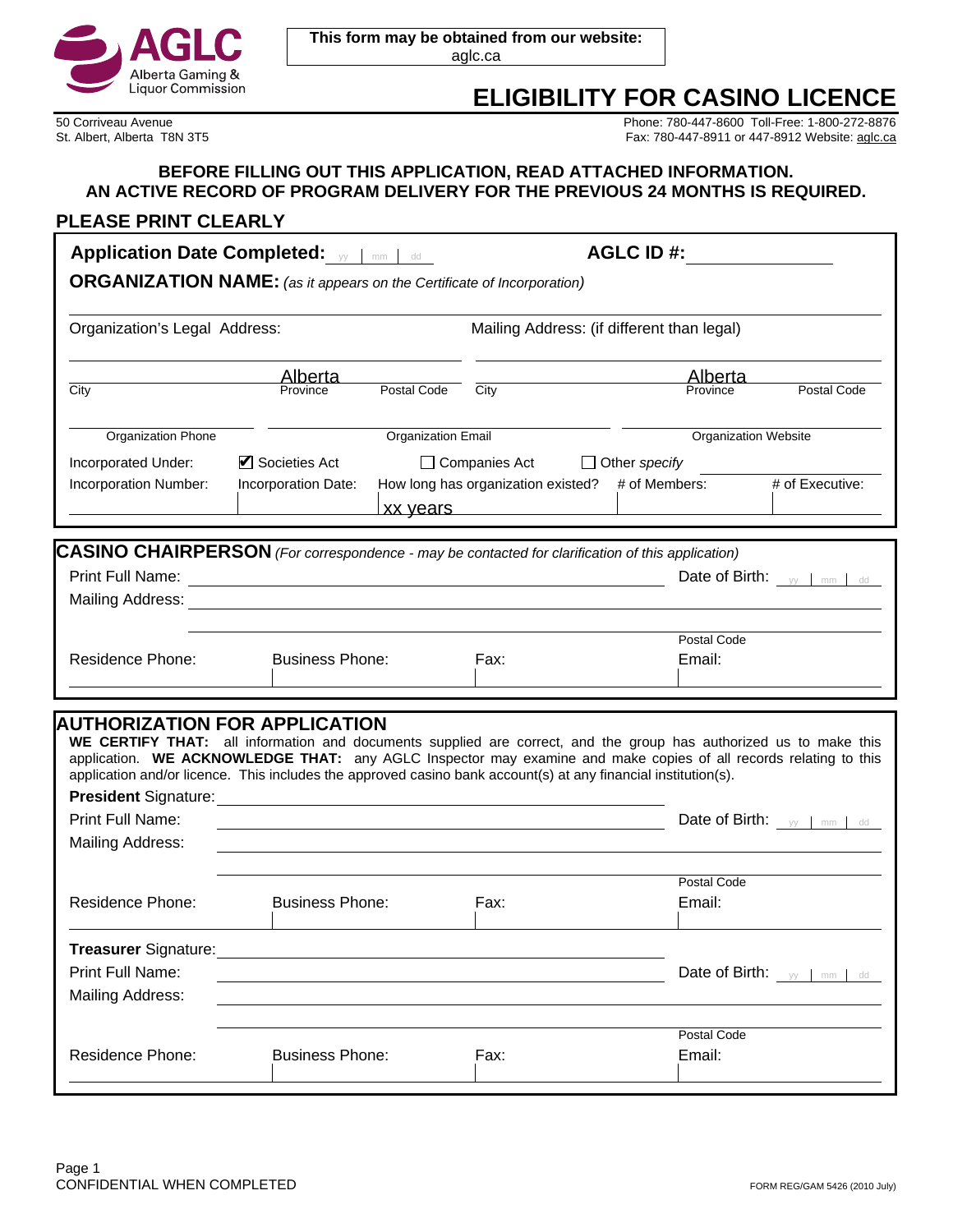| Describe the Group's activities and background. Please attach any brochures, pamphlets, |  |
|-----------------------------------------------------------------------------------------|--|
| etc.                                                                                    |  |

 The XXXX Club promotes safe canoeing and kayaking in Alberta for children and adults to build the public's water safety awareness and boating safety.

The club runs kayak sessions, clinics and camps for children from across Alberta and Canada at its facilities in Alberta. The educational programs are provided to school children to build physical literacy skills for boating activities.

Beginners are taught how to paddle, intermediates are guided and supported on local rivers, and advanced paddlers are brought together to share their passion for the sport.

The club has an active competition squad that travels across Alberta, Canada and throughout the world to compete in canoe/kayak events. Currently the club has XX athletes on the Alberta team and XX athletes on the National Whitewater CanoeKayak Team.

# **How do you propose to spend your gaming proceeds?**

Gaming proceeds will be used to support these club activities and programs:

1. Purchase of kayaking equipment and associated gear for the use of members and the public.

2. Rental of swimming pools, training facilities, campgrounds and other sport related facilities for kayak programs and fitness training.

- 3. Developing and production of promotional materials and public safety information.
- 4. Purchase and operational expenses for vehicle and trailers to transport equipment and members.
- 5. Hiring coaches and instructors to deliver programs as approved by AGLC.
- 6. Support for travel expenses in Alberta to attend competitions and events if approved by AGLC.

7. Support for travel expenses across Canada to compete as an Alberta Team member at National competitions if approved by AGLC.

8. Support for travel expenses Internationally to compete as a Canadian Team member at International competitions if approved by AGLC.

# **Note: AGLC will assign a casino facility for rural locations.**

Specify period that is **NOT** suitable:

Jan/Feb/Mar Apr/May/Jun Jul/Aug/Sep Oct/Nov/Dec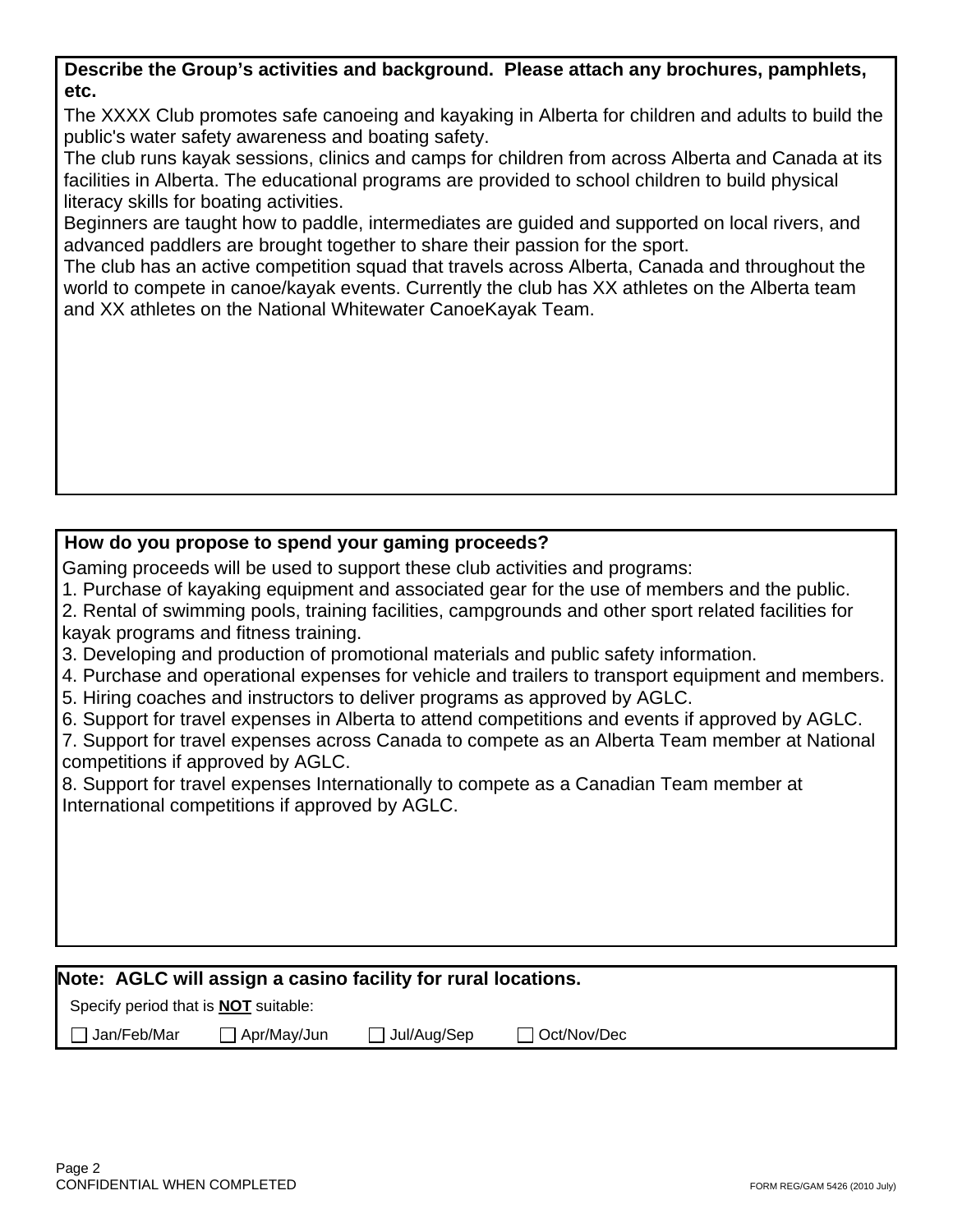### **Please complete the following checklist and include required supporting documentation, to eliminate processing delays:**

| V                    | Copy of meeting motion authorizing the application.                                                                                                                                                                                       |
|----------------------|-------------------------------------------------------------------------------------------------------------------------------------------------------------------------------------------------------------------------------------------|
| И                    | Copy of Incorporation Certificate.                                                                                                                                                                                                        |
| $\blacktriangledown$ | Registered bylaws from Alberta Registries – must show the Corporate Registry "FILED" stamp. Note:<br>Bylaws must have a dissolution clause that indicates all remaining funds and assets will be donated to a charitable<br>organization. |
| И                    | Current executive list, including addresses and telephone numbers.                                                                                                                                                                        |
| M                    | Current membership list, including addresses and telephone numbers.                                                                                                                                                                       |
| M                    | Budget for the current year or proposed budget for upcoming fiscal year.                                                                                                                                                                  |
| V                    | Balance sheet, income and expense statements for the last two (2) years that prove the program has been<br>operational for the minimum requirement of 24 months.                                                                          |
|                      | Land Title Certificate or Lease/Rental Agreement.                                                                                                                                                                                         |

## $\frac{1}{2}$  **<b>K** Retain copies of your organization's records of all documents submitted to **the Alberta Gaming and Liquor Commission**

**Based on the criteria required for casino eligibility, the group may also be eligible for other types of gaming licences. If your organization is interested in obtaining eligibility for the following gaming licences, please identify them in the check boxes below:** 

|                              | <b>Bingo</b>                                        |
|------------------------------|-----------------------------------------------------|
| $\boldsymbol{\triangledown}$ | Raffle (total ticket value \$10,000 and more).      |
| ☑                            | Raffle (total ticket value \$10,000 and less only). |
| $\blacktriangledown$         | Pull-Ticket.                                        |

**You will be notified in writing of the results of this eligibility review.**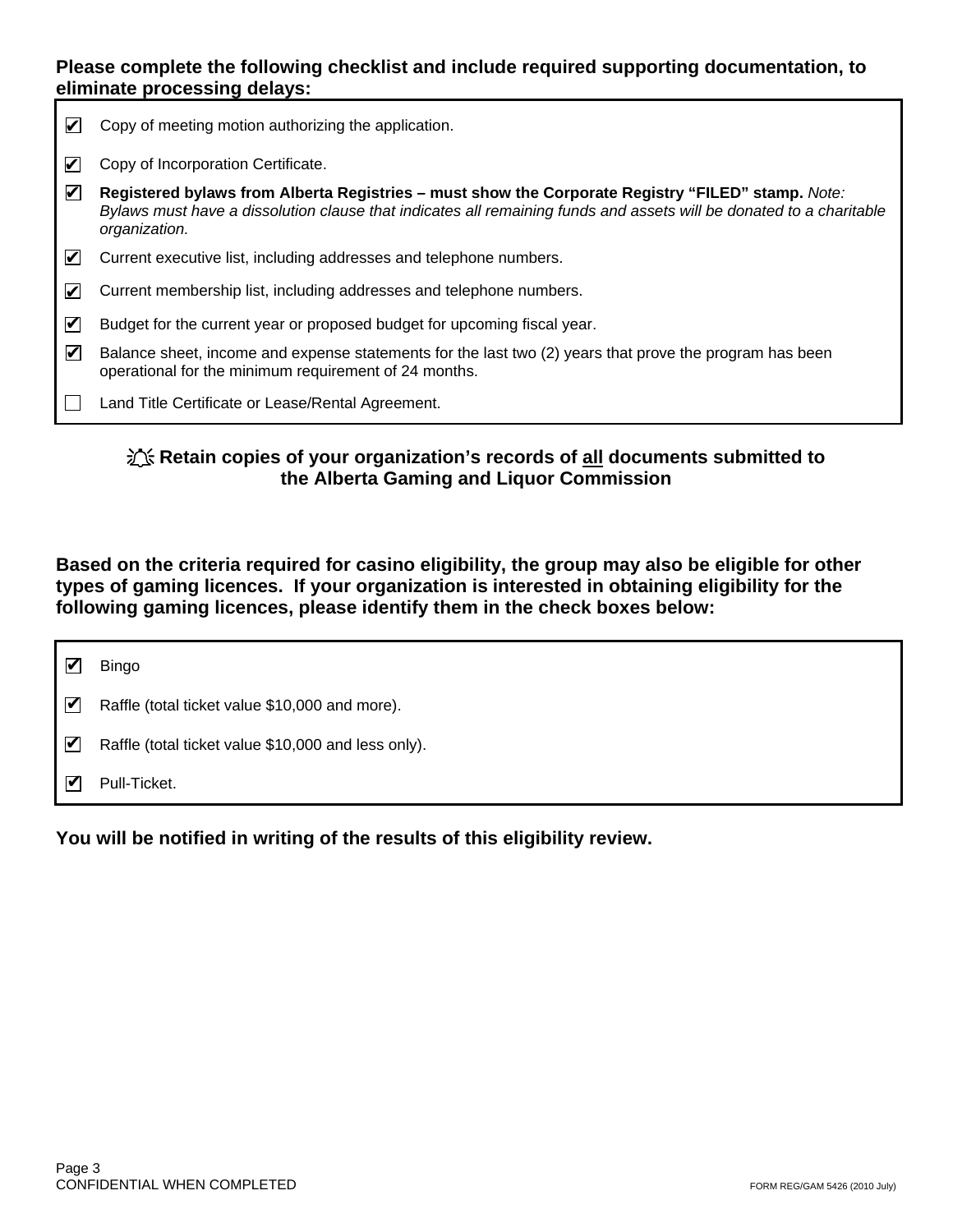**In order to determine your group's eligibility for a gaming licence, please provide the following information. Please ensure all questions are answered in detail. Your application will not be processed if the following information has not been completed and/or supporting documents have not been included** *(attach additional pages if necessary).*

## **COMMUNITY BENEFIT STATEMENT**

1. Please provide a list of all programs provided by the group in the past two (2) years. For each program listed, provide a thoroughly detailed description of what the program entails, the program's benefit to the public and members, where and when the program was delivered, who conducted the program, who the program recipients were, how many people were involved in the program, as well as any documentation demonstrating actual delivery of the program.

See attached

2. How do your programs benefit the community at large?

See attached

3. Who determines what activities/programs the group delivers (i.e., Board of Directors, Governing Body, Government, etc.)?

Board of Directors

- 4. a) Is the group affiliated with any other organization (parent group, governing body, government service, etc.)?  $\triangledown$  Yes  $\Box$  No If yes, what group? Alberta Whitewater Association & CanoeKayak Canada
	- b) If the group is a Provincial or regional governing body, please explain the structure of the group, how funds flow throughout the group and any common programs.

No funds flow down to the club. The club is affiliated with the provincial and national sport governing bodies as required for our members to participate in competitions.

- 5. If you are an amateur athletic group, describe the programs specifically for adults; specifically for seniors and/or the disabled; describe any other programs. See attached
- 6. What funding do you receive? (include grants, rent, product sales, user fees, etc.) Annual funding = Participant fees \$XXX, Festival revenues \$XXX, DIP grants \$XXX,
- 7. a) What portion of your program is funded by Government? 0 %
- b) What portion of your program is dictated by Government? $0\%$
- 8. a) Does the group own or rent a facility?  $\Box$  Yes **Ø** No
	- b) If yes to a), provide Land Title Certificate or Lease Agreement.
	- c) If yes to a), provide documentation on any sources of funding in regards to the facility.
- 9. If the group provides a facility, please provide the group's public access procedures and actual percentage of public usage of the facility, as well as the percentage of time the facility will be available for public use. Provide the records used to calculate the percentage use.
- 10. Please provide information on any other groups or organizations within the same facility, and provide information on any shared costs.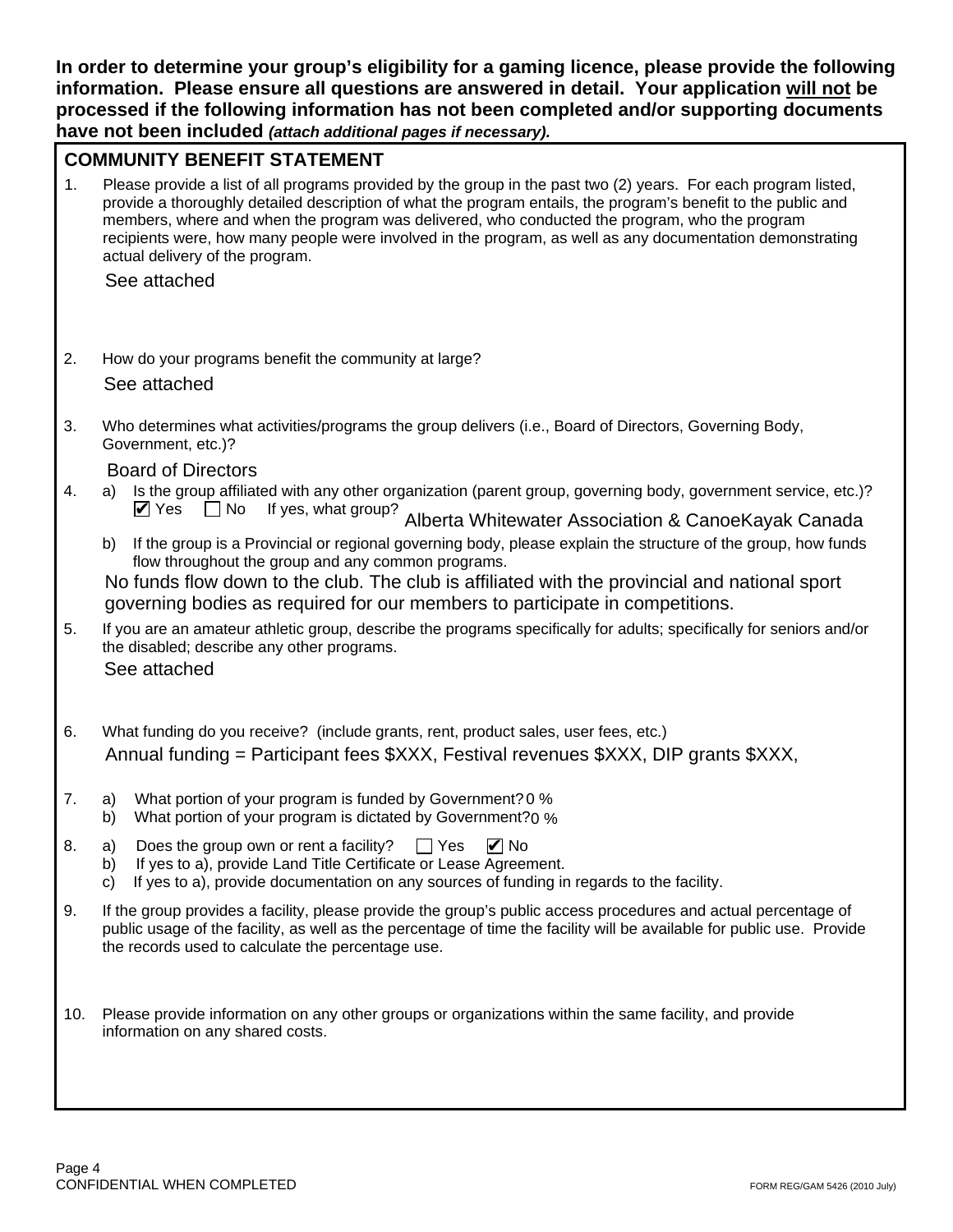### **LICENSING INFORMATION**

The Alberta Gaming and Liquor Commission (AGLC) is responsible for administering and regulating the gaming industry in Alberta, including the licensing of charitable gaming activities. Only charities or religious groups are licensed. All proceeds from the licensed activity must be used for charitable or religious activities.

To apply for a licence, the application form must be complete, and all required supporting documents must be submitted for review. The information must be correct and up-to-date. This will minimize delays in processing requests.

- *Conducting a gaming event without a licence is a Criminal Code offence.*
- *All required Financial Reports must be up-to-date before new applications are processed.*

### **LICENSING PROCESS**

The AGLC Regulatory Division is responsible for reviewing applications, issuing gaming licences, and enforcing the Act, Regulation, policies, and terms and conditions. The AGLC must approve any changes to the approved licence or approved use of proceeds. Inspectors may visit gaming events to provide advice and information and to ensure that all requirements are being met, and/or conduct investigations of any alleged irregularities.

### **BASIC ELIGIBILITY - POLICY**

A charitable or religious group is eligible for gaming licensing if the group is structured in a manner acceptable to the Board and can prove a record of active delivery of a charitable or religious program to the community.

- To be eligible for gaming licensing, the applicant group must have:
	- a) a broad based volunteer membership which represents the community at large;
	- b) Alberta resident volunteer members who establish, maintain control of and deliver the group's programs;
	- c) 75% or more of its executive democratically chosen from its volunteer base (a maximum 25% of the group's executive may be appointed by an external entity);
	- d) no paid members, directors or officers;
	- e) programs that benefit a significant segment of the community, not member's self-interest;
	- f) a not-for profit objective;
	- g) groups applying for a licence for which licence fees are charged must be incorporated. Acceptable forms of incorporation are:
		- i) Societies Act (Alberta);
		- ii) Part 9 of the Companies Act;
		- iii) Part II of the Canada Corporations Act;
		- iv) Religious Societies Land Act;
		- v) Other Alberta statutes, approved by the Board;
		- vi) charter from a recognized international governing body (e.g., service club charter).
	- h) Applicants who are incorporated under any statute must have by-laws that upon dissolution of the applicant group, require any assets remaining after paying debts and liabilities to be:
		- i) disbursed to eligible charitable or religious groups or purposes; or
		- ii) transferred in trust to a municipality until such time as the assets can be transferred from the municipality to a charitable or religious group or purpose approved by the Board.

## **CASINO ELIGIBILITY GUIDELINES**

- 2. The applicant group must be able to prove a record of active delivery of its charitable or religious programs or services to the community for a minimum of 24 months.
- 3. The applicant group must provide a written declaration or statement of the charitable community benefit provided by the programs or services the group delivers.
- 4. A charitable community benefit is provided when a service or program is delivered to a significant segment of the community in one of the following areas:
	- a) Relief of the aged or disadvantaged;
	- b) Advancing education and learning; or
	- c) Provide help to the community which:
		- i) make improvements to the quality of health;
		- ii) support medical research;
		- iii) aid medical treatment programs;
		- iv) supply a facility for the community's use;
		- v) support eligible amateur sports; or
		- vi) contribute places for worship and other religious programs.
- 5. The group's proposed use of gaming proceeds must be in accordance with the Board's use of gaming proceeds policy.
- 6. Groups engaged in any commercial activity which generates income for the personal gain of the group's membership or others are ineligible for gaming licensing.
- 7. Groups that charge fees for their programs or services for the purpose of generating a profit rather than on a cost-recovery basis are ineligible for gaming licensing.
- 8. Groups whose application for licensing is under review by the Commission or groups already licensed by the Commission shall immediately advise the Commission in writing of any changes to:
	- a) The group's organizational structure;
	- b) The group's objectives or purpose;
	- c) The type of programs or services delivered by the group including changes to:
		- i) the intended recipients, participants or beneficiaries of its programs or services;
		- ii) the date and time of program and/or service delivery;
		- iii) the premises from which the program and/or service delivery is made; and
		- iv) for groups who operate a public facility, changes to the access policy or procedures to the facility for group members or for members of the public.

### **GENERAL CASINO INFORMATION**

- Only Edmonton and Calgary groups can hold a casino in those cities. In other areas approval may be given for groups to hold casino in other communities. *Note: Century Casino Calgary facilitates rural groups.*
- Only approved games will be licensed
- Normally, a casino licence is for a two-day event.
- Where a waiting list is maintained groups are given casino dates by random draw.
- Pooling net casino proceeds is mandatory. The pool period is the same as the casino draw period, quarterly.
- Facility and service agreements with casino facility licensee must identify the fixed fees or charges for the facility and services provided to the licensed charity.
- Charity Expenses: concession and independent advisor. The AGLC has placed restricted maximums on these expenses. Contact your advisor or the AGLC Financial Review department for more information.